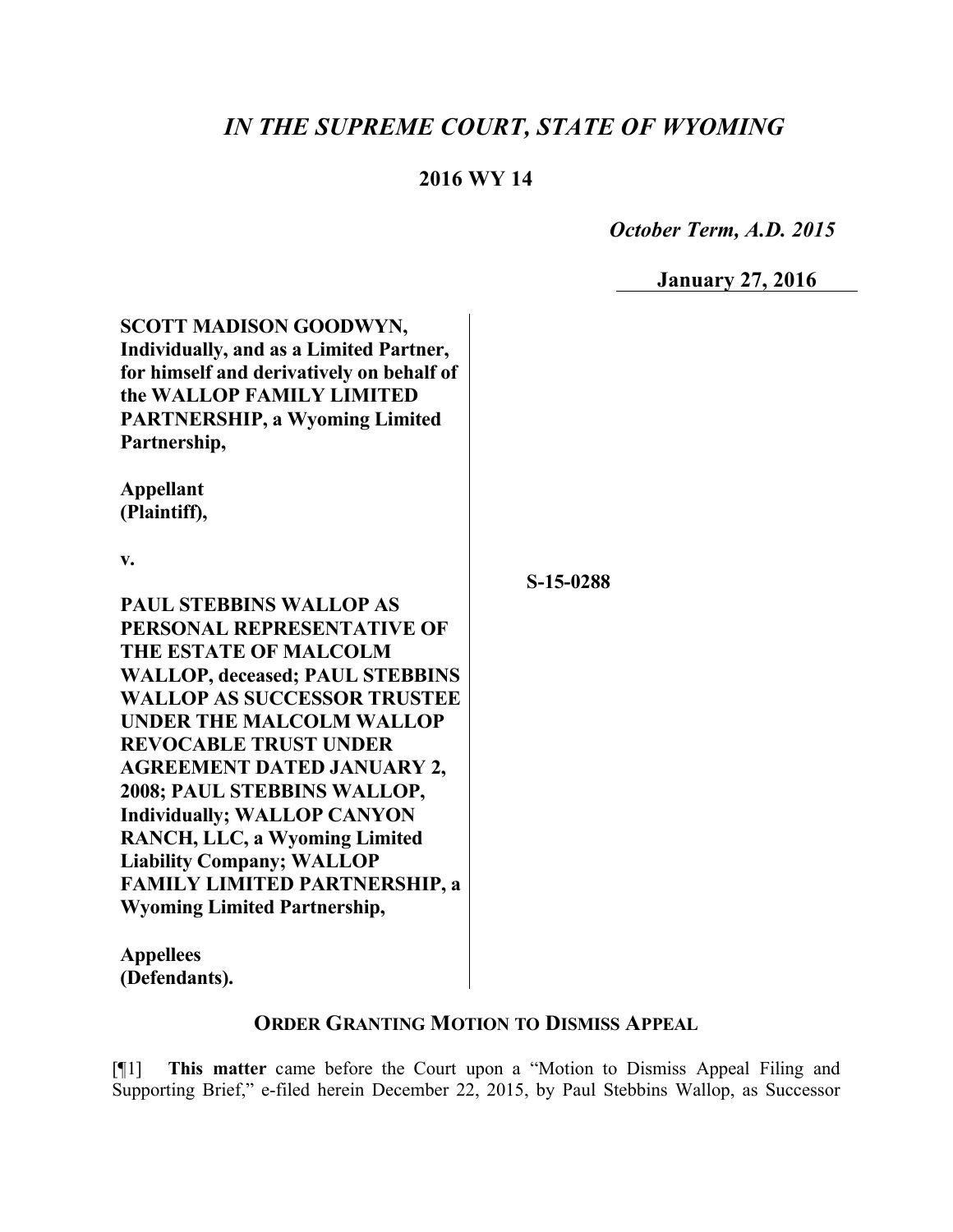Trustee under the Malcolm Wallop Revocable Trust under Agreement dated January 2, 2008; Paul Stebbins Wallop, individually; and the Wallop Canyon Ranch, LLC. After a careful review of the motion, the "Appellant Goodwyn's Response in Opposition to Appellees' Motion to Dismiss and Appellant's Motion to Strike," the materials attached thereto, "Appellees' Reply on Motion to Dismiss," and the file, this Court finds the motion to dismiss should be granted.

[¶2] The captioned matter arose following publication of this Court's opinion in *Wallop Canyon Ranch, LLC v. Goodwyn*, 2015 WY 81, 351 P.3d 943 (Wyo. 2015). In that opinion, this Court, among other things, affirmed a district court order awarding Scott Goodwyn attorney fees pursuant to Wyo. Stat. Ann. § 17-14-1104, which permits an award of fees if a derivative claim against a limited partnership is successful "in whole or in part." This Court published its opinion on June 9, 2015. No pleadings were filed thereafter, and the mandate issued on June 25, 2105.

[¶3] The present matter began on June 30, 2015, when Mr. Goodwyn filed, in district court, a motion to recover attorney's fees incurred in the appeal. On October 21, 2015, the district court entered its "Order Denying Application for Appellate Attorney Fees." The district court ruled that Mr. Goodwyn "was required to file his motion for appellate attorney's fees with the Wyoming Supreme Court before the mandate issued. Under *DeWitt* [*v. Balben*, 718 P.2d 854, 866 (Wyo. 1986)] and its progeny, this is the 'exclusive' procedure for seeking appellate costs and attorney's fees." Mr. Goodwyn took the captioned appeal to challenge the district court's order. Shortly after the appeal was docketed, Appellees filed their motion to dismiss.

[¶4] Mr. Goodwyn is correct that this Court does not usually consider the merits of an appeal on a motion to dismiss. However, it will do so in certain circumstances. *Cotton v. Hand*, 563 P.2d 1343, 1344 (Wyo. 1977) ("although the merits of an appeal are not usually to be considered on a motion to dismiss *…* it is clear from even the most cursory reading of the facts herein that there is a total lack of legal basis for appellant's appeal."). *See also Barela v. State*, 2002 WY 143, ¶ 9, 55 P.3d 11, 13 (Wyo. 2002) ("In the instant case, appellant filed his Motion to Withdraw Guilty Plea over five years after the entry of his plea and over five years after his sentence was imposed. Pursuant to *Nixon*, appellant's criminal case became final for purposes of the motion to withdraw his guilty plea at the expiration of the time for taking a direct appeal from the district court's judgment and sentence. Accordingly, the district court was without jurisdiction to consider the motion to withdraw appellant's guilty plea and, because this Court has no greater jurisdiction than that of the district court in these matters, we dismiss this appeal for lack of subject matter jurisdiction."); *Nixon v. State*, 2002 WY 118, ¶ 17, 51 P.3d 851, 855 (Wyo. 2002).

[¶5] Here, this Court's precedent clearly establishes a procedure whereby this Court is the exclusive arbiter of appellate attorney fees. *DeWitt v. Balben*, 718 P.2d 854, 866 (Wyo. 1986). Thus, it is clear the district court's "Order Denying Application for Appellate Attorney Fees" was a correct application of the law. *See* W.R.A.P. 10.06 ("Any motions for costs or fees shall be filed with the court within 15 days after the final written opinion or order is filed."). Therefore, in the rare circumstances presented by this matter, this Court concludes the captioned appeal should be dismissed, on the merits, based on a motion to dismiss. It is, therefore,